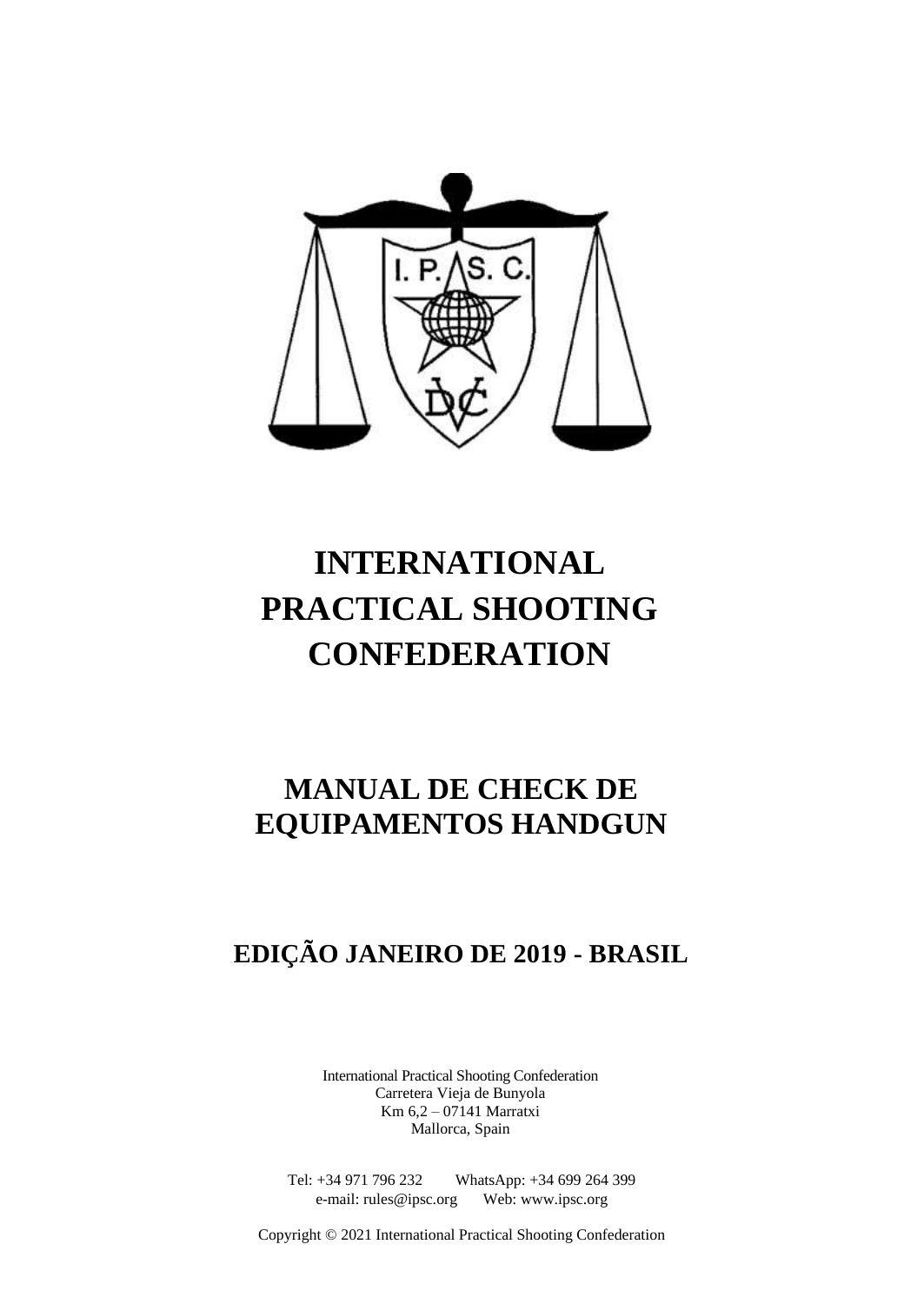



## **CHECK DE SEGURANÇA – APLICÁVEL A TODAS AS DIVISÕES** *SAFETY CHECK - ALL DIVISIONS* **Regra 5.1.6**

## **VERIFICAÇÃO DE SEGURANÇA DE ARMAS DE FOGO - SEMIAUTOMÁTICAS** *FIREARM SAFETY CHECK - SEMIAUTOMATIC*

**Cão e Gatilho -** Enquanto aponta a arma de fogo numa direção segura, verifique se o alojamento do carregador e a câmara estão vazios. Feche o ferrolho. Ainda apontando a arma numa direção segura, pressione o gatilho para baixar o cão.

*Hammer and Trigger - While pointing the firearm in a safe direction verify that both the magazinewell and chamber are empty. Close the slide. Pointing the firearm in a safe direction lower the hammer by pressing the trigger.*

**Trava de Segurança Manual -** Com o cão armado e a trava acionada, pressione o gatilho. O cão não deve cair. Com o cão armado e a trava acionada, pressione o gatilho. Solte o gatilho e desative a trava de segurança. O cão deve permanecer armado.

*Manual Safety - With the hammer cocked and the safety on, press the trigger. The hammer should not drop. With the hammer cocked and the safety on, press the trigger. Release the trigger and take the safety down to the off position. The hammer should remain cocked.*

**Meia Trava -** Arme o cão. Em seguida, segurando o cão, aperte o gatilho e solte o cão lentamente. O cão deve parar na posição de meia trava.

*Half Cock Notch - Cock the hammer. Then holding the hammer, press the trigger, and release theHammer slowly. Itshould stop in the half cock position.*

#### **Desconector -** É obrigatório e é verificado conforme o seguinte:

*Disconnector - Is mandatory and is checked by:*

- **1.** Arme o cão, e então *Cocking the hammer, and then*
- **2.** Abra ferrolho até que o espaço entre o ferrolho e o cano seja de aproximadamente 1,5mm ou 1/16". (As melhores armas disparam apenas quando o espaço é 0). *Open the slide until the gap between slide and barrel is approximately 1/16" or1.5mm. (The best firearms only shoots with zero gap).*
- **3.** Aperte o gatilho. O cão deve permanecer armado. *Pressthe trigger. The hammer should remain cocked.* (Qualquer exceção deve ser aprovada pelo Conselho IPSC e publicada no Website IPSC). *(Any exception must be approved by the IPSC Council and published at the IPSCWebsite).*

#### **VERIFICAÇÃO DE SEGURANÇA DE ARMAS DE FOGO - REVÓLVER** *FIREARM SAFETY CHECK - REVOLVER*

**Cilindro -** Enquanto aponta a arma de fogo numa direção segura, abra o cilindro e verifique se a arma não está carregada. Feche o cilindro. Sempre apontando a arma para direção segura, puxe o gatilho e percorra o cilindro.

Cylinder - While pointing the firearm in a safe direction, open the cylinder and verify that the firearm is not loaded. Close *the cylinder. Always pointing the firearm in a safe direction, pull the trigger and cycle through the cylinder.*

**Barra de Transferência -** Com o cilindro aberto, arme o cão. Segurando o cão, pressione o gatilho e leve o cão para a frente cerca de 1/8" ou 3mm, em seguida, solte o gatilho e baixe o cão. O percursor não deve sobressair (aparecer) além da estrutura da arma.

*IPSC Handgun Equipment Check Handbook January 2019 Edit Hammer bar block - With the cylinder open, cock the hammer. Holding the hammer, press the trigger and ease the hammer*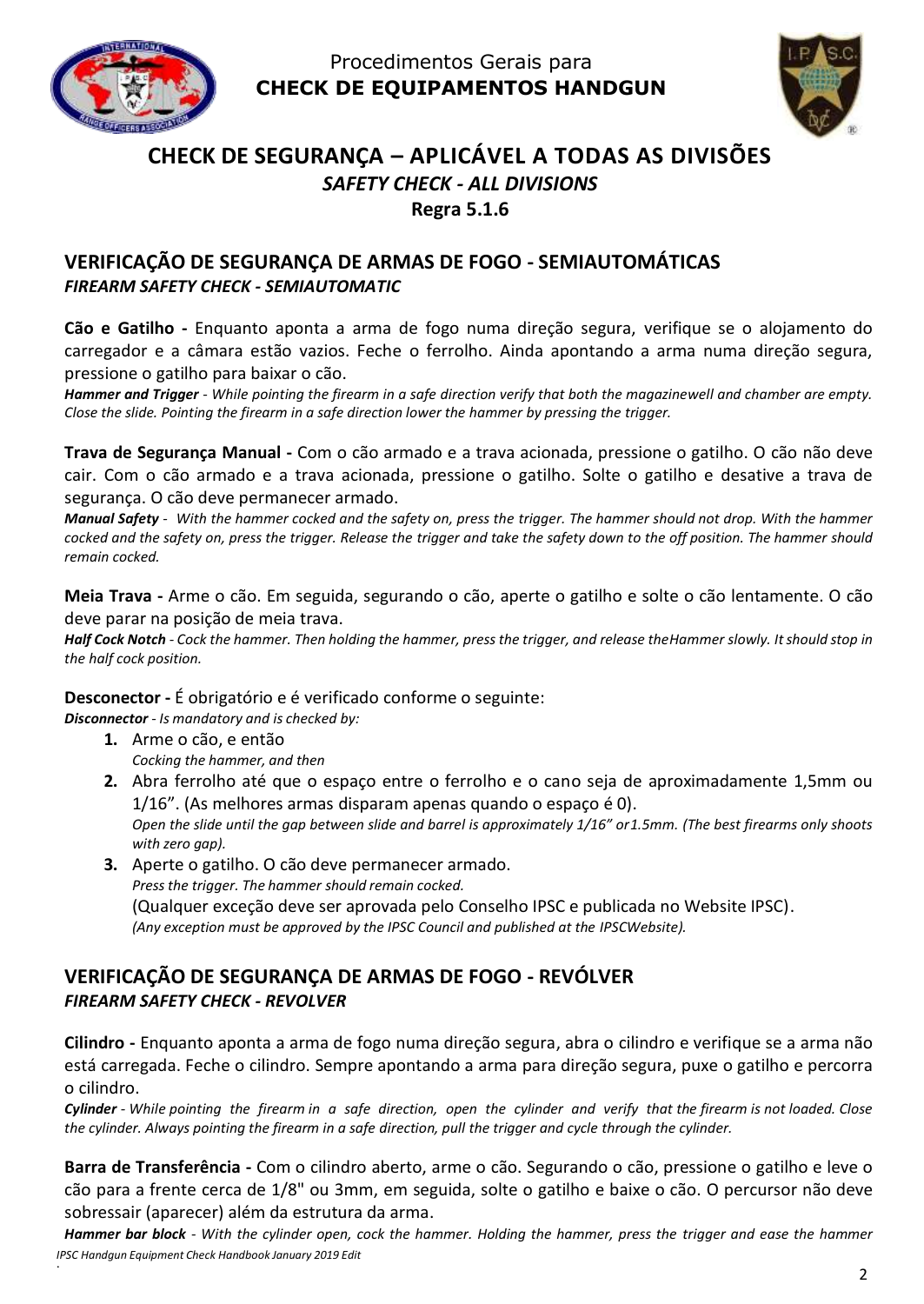



forward about 1/8" or 3mm then release the trigger and ease the hammer down. The firing pin should not protrude through *the frame.*

**Sincronismo -** O cilindro não deve ter rotação excessiva quando o cão é armado. A câmara deve ser mantida no alinhamento correto com o cano. Pressione lentamente o gatilho em dupla ação e, imediatamente antes do cão cair, você deve detectar que o mecanismo de travamento do cilindro encaixou no nicho do cilindro. Quando travado e o gatilho totalmente puxado para trás, deve haver muito pouco movimento de rotação (folga).

*Timing - The cylinder should not have excess rotation when the hammer is cocked. The chamber should be held in the correct alignment to the barrel. Slowlypressthe trigger in double action, and just prior to the hammer falling; you should detect the cylinder*  bolt locking into the recess on the cylinder. When locked, and the trigger fully pulled to the rear, there should be very little rotational *movement.*

## **CINTO, PORTA-CARREGADORES, IMÃS, CARREGADORES E POSIÇÃO DA ARMA - CONFORMIDADE GERAL**

#### *BELT, POUCHES, MAGNETS, MAGS AND GUN POSITION – General Compliance*

- **1. Cinto** fixado em 3 alças (passadores) ou equivalente *Belt - Fixed with three loops or equivalent*
- **2. Distância:** 50mm de distância do tronco para todas as divisões (medida a partir do centro da maior dimensão da empunhadura da arma ou qualquer carregador). *50mm distance from the torso for all divisions (measure from the center of the longest Dimension of handgun grip or any reloading device).*
- **3. Ponta do Cano** apontando para não mais do que 1 (um) metro dos pés. *Muzzle point no further than 1 meter from feet.*
- **4. O Calcanhar da coronha** da arma deve estar acima do cinto. *Hell of the Butt of the Handgun must be above the top of the belt.*
- **5. Ilíaco (osso do quadril):** Todo o equipamento após o ilíaco, Apêndice E1 para CLASSIC, STANDARD e Divisões da PRODUCTION.

*Hip Bone - All equipment before line in Appendix E1 for CLASSIC, STANDARD and PRODUCTION Divisions.*

## **DIVISÃO OPEN -** *OPEN DIVISION*



- **1.** Anote na Ficha de Check de Equipamento qualquer dispositivo que possa ser alterado durante a prova, como por exemplo: | *Note in the Equipment Check Sheet any device that can be changed during the Competition like:*
	- Asas/apoios para facilitar o Início sobre uma Mesa, | *Wings to facilitate Table Start,*
	- Coberturas das lentes, | *Shadow covers of the lenses,*
	- Alavanca de ferrolho, | *Slide pullers,*
	- Apoio de polegar ou qualquer outro acessório. | *Thumb Rest or any other attachments.*
- **2.** Teste todos os carregadores para que não sejam maiores do que 170mm. | *Test all magazines to be no more than 170mm.*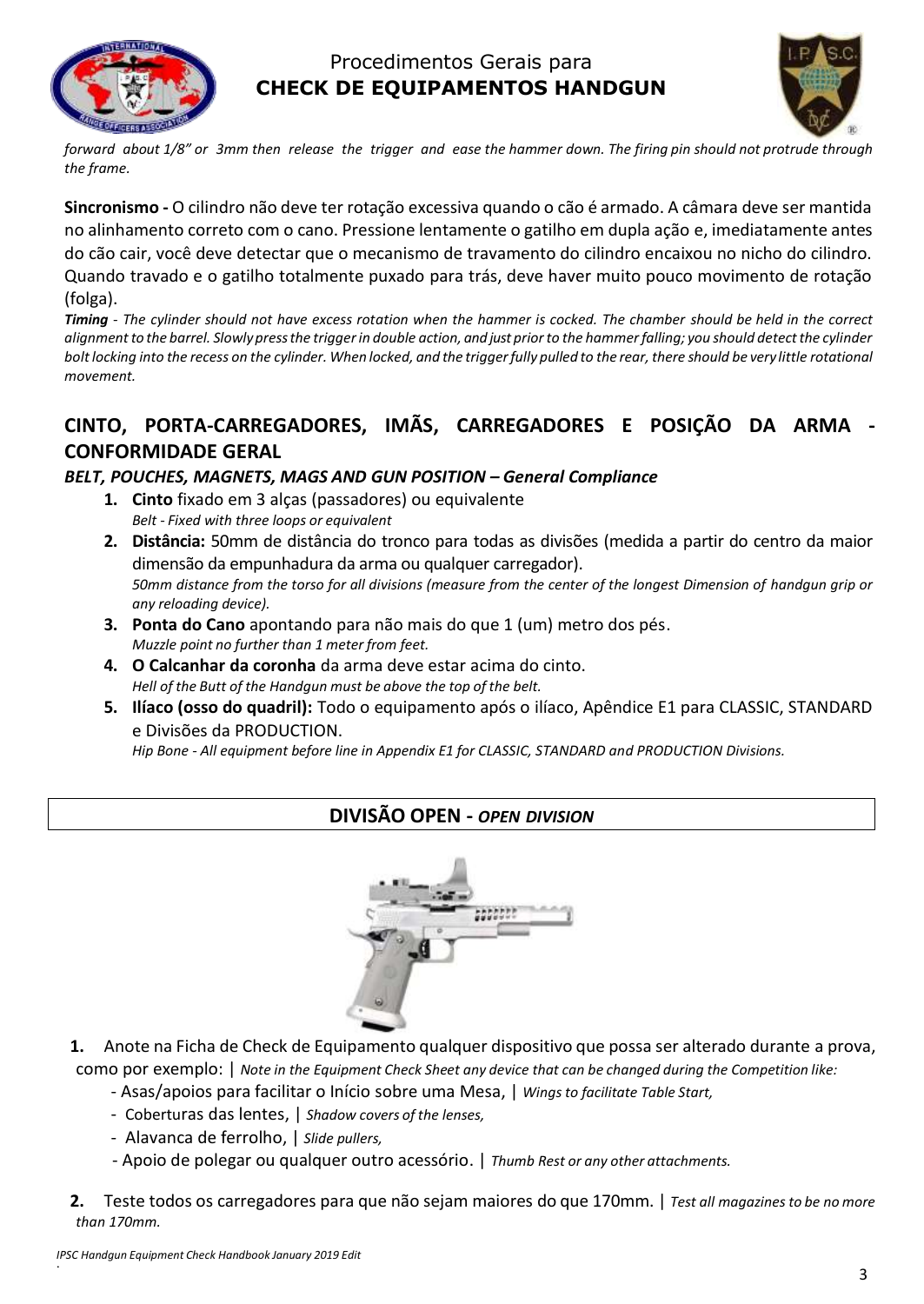



**3.** Apenas para o Chono: qualquer projétil com menos de 120 Grains para Fator Maior é considerado inseguro e deve ser retirado da Competição. | *For the Chrono only: Any bullet less than 120 Grains for Major Factor is unsafe and must be withdrawn of the Competition.*

#### **DIVISÃO STANDARD -** *STANDARD DIVISION*



- **1.** Nenhum peso preso ao cano. | *No weight attached to the barrel.*
- **2.** Nenhum compensador ou furos no cano. | *No compensator or ports.*
- **3.** Somente miras abertas. | *Iron Sights only.*
- **4.** Inserir o maior carregador do competidor na arma. | *Insert the biggest magazine of the Competitor in the gun.*
- **5.** Pedir ao Competidor para inserir a arma na condição de pronto (cão armado e trava de segurança acionada) dentro da caixa medindo 225mm X 150mm X 45mm (+1mm/-1mm), e: *Ask Him to put the gun in ready condition (hammer cocked and safety applied) in a box measuring 225mm x 150mm x 45mm (+1mm/-0mm), and:*
	- a Paralela ao lado mais comprido da Caixa. | *Parallel to the longest side of the box.*

b - Todos os acessórios fixados (apoios de dedo ou de polegar, etc). | *All features fully extended or deployed (slide rackers, thumb rest, etc).*

- c As miras podem ser comprimidas para caber na Caixa. | *The sights can be depressed to fit the box.*
- d Ferrolho fechado (a frente). | *Slide fully forward.*
- e Cão armado. | *Hammer cocked.*
- f TESTE DENTRO DA CAIXA: desative a trava de segurança e aperte o gatilho, o cão DEVE bater.
- | *TEST INSIDE THE BOX: Safety off and pull the trigger, the hammer MUST goes down.*

#### **CLASSIC DIVISION –** *DIVISÃO CLASSIC*



- **1.** Nenhum peso preso ao cano. | *No weight attached to the barrel.*
- **2.** Nenhum compensador ou furos no cano. | *No compensator or ports.*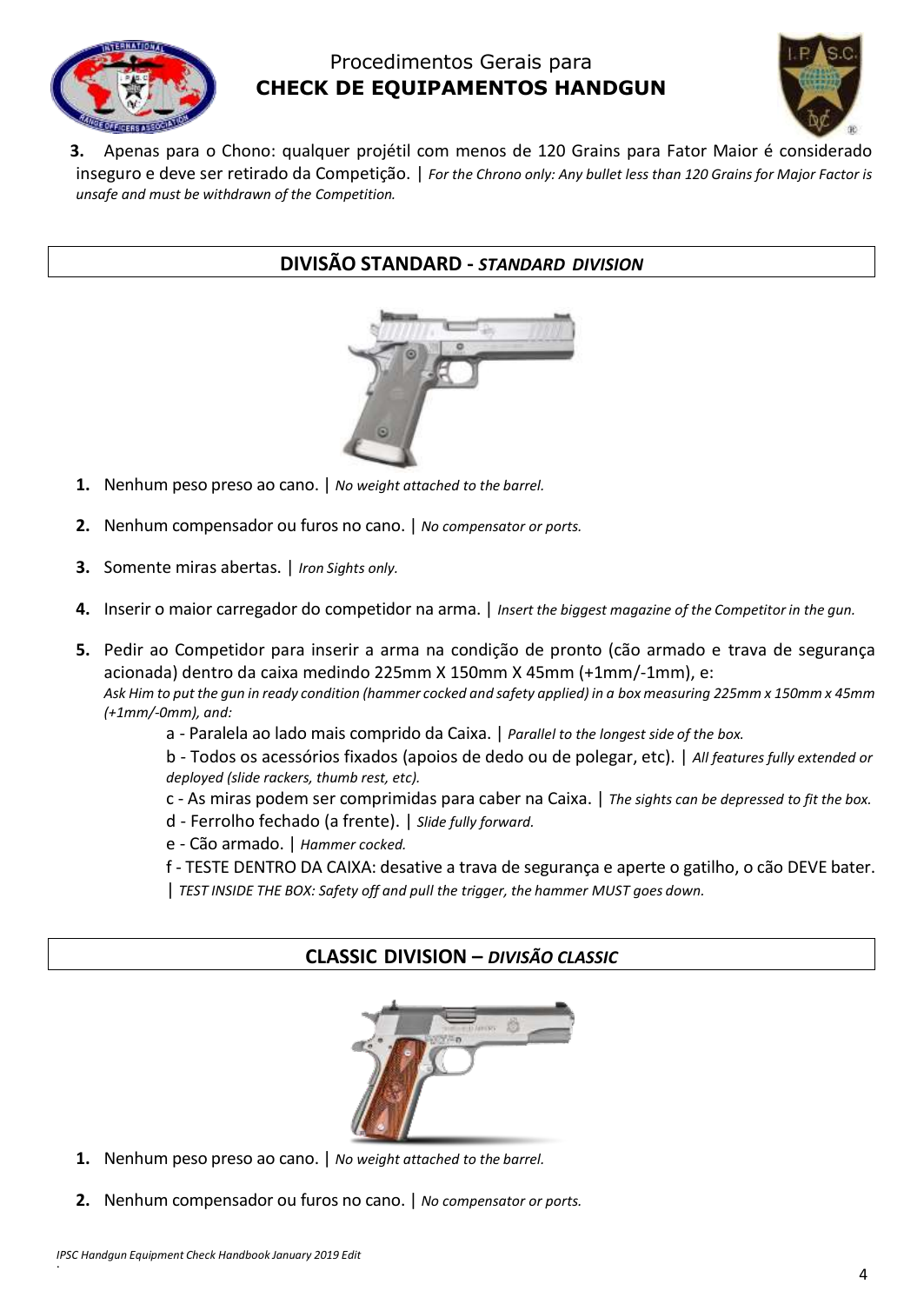



- **3.** Somente miras abertas. | *Iron Sights only.*
- **4.** Nenhum Apoio de Polegar ou Dedo. | *No thumb rest or slide rackers.*
- **5.** Permitida proteção de polegar desde que não funcione como apoio de polegar. | *Allowed thumb shield if do*  $not$  *work as thumb rest.*
- **6.** A estrutura da arma é de uma única peça de metal. | *Frame is one piece of metal, single stack.*
- **7.** Deve ter os cortes da frente do estribo. | *Stirrup cuts present.*
- **8.** A medida máxima da borda dianteira do "*dust cover*" até a parte traseira do o pino de parada do ferrolho é de 75mm. | *75mm max length, measure from the leading edge of the dust cover to the rear of slide stop pin.*
- **9.** A Largura máxima do funil não pode exceder 35mm. | *Magwell maximum outside width of 35mm.*
- **10.** Somente Miras abertas. | *Iron sights only.*
- **11.** Inserir o maior carregador do competidor na arma. | *Insert the biggest magazine of the Competitor in the gun.*
- **12.** Pedir ao Competidor para inserir a arma na condição de pronto (cão armado e trava de segurança acionada) dentro da caixa medindo 225mm X 150mm X 45mm (+1mm/-1mm), e: *Ask Him to put the gun in ready condition (hammer cocked and safety applied) in a box measuring 225mm x 150mm x 45mm (+1mm/-0mm), and:*
	- a Paralela ao lado mais comprido da Caixa. | *Parallel to the longest side of the box.*
	- b Todos os acessórios fixados (apoios de dedo ou de polegar, etc). | *All features fully extended or deployed (slide rackers, thumb rest, etc).*
	- c As miras podem ser comprimidas para caber na Caixa. | *The sights can be depressed to fit the box.*
	- d Ferrolho fechado (a frente) | *Slide fully forward.*
	- e Cão armado. | *Hammer cocked.*
	- f TESTE DENTRO DA CAIXA: desative a trava de segurança e aperte o gatilho, o cão DEVE bater.
	- | *TEST INSIDE THE BOX: Safety off and pull the trigger, the hammer MUST goes down.*

#### **DIVISÃO PRODUCTION -** *PRODUCTION DIVISION*



- **1.** Somente modelos aprovados na Lista da Divisão Production no site da IPSC. Nenhuma arma de ação simples. | *Only approved models from our IPSC list (found at www.ipsc.org). NO single action guns.*
- **2.** Peso de mínimo de Gatilho de 2,27kg (5lbs) para o primeiro disparo OU peso de 1,36kg (3lbs) para todos os disparos. Pergunte ao competidor qual deles será feito antes de fazer o teste. | *Minimum trigger pull of 2.27 Kg (5 Lbs.) for first shot OR Minimum trigger pull of 1.36 Kg (3 Lbs.)for every shot. Ask the competitor which one it will be done before doing the test.*
- **3.** Comprimento máximo do cano é de 127mm. | *Maximum barrel length is 127mm.*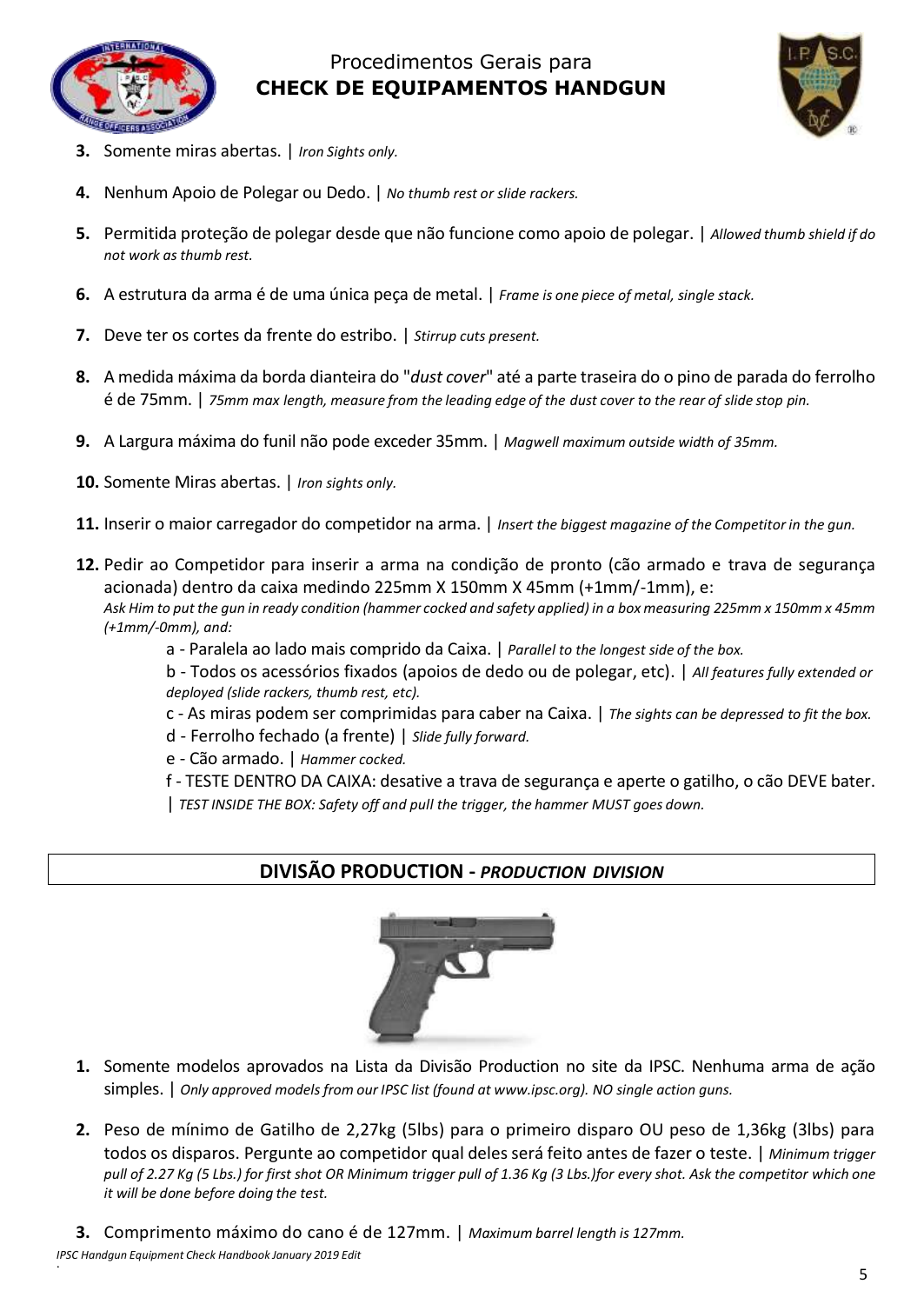



- **4.** Abra o ferrolho e teste o funcionamento da trava do percursor. | *Rack the slide and check if Firepin Safety is installed.*
- **5.** Verifique todos os carregadores: | *Check all magazines:*

a - Somente os "*bumpers*" e furos que adicionem ou peso insignificante. | *Only bumper pads and additional witness holes, that add negligible weight on magazine.*

b - Nenhuma redução de peso do carregador, a não ser que seja insignificante. | *No removal of weight of magazine unless is negligible.*

**6.** SEM MODIFICAÇÕES: | *NO MODIFICATIONS:*

a - Nenhum cano de reposição, somente os originais para o modelo. | *No aftermarket barrels, only originals for the model.*

b - APENAS PEQUENOS DETALHES. | *ONLY MINOR DETAILING.*

- c Proibido: | *Prohibited:*
	- I Modificações de recarga rápida. | *Fast reloading modifications.*
	- II Adição de pontilhado. | *Stippling.*
	- III Luvas de borracha. | *Rubber sleeves.*
- d Miras: | *Sights:*
	- I Miras podem ser removidas, ajustadas. | *May be trimmed*
	- II Cores podem ser aplicadas. | *Color can be applied*
	- III Fibras óticas podem ser instaladas. | *Can be fitted with Fiber Optics or similar*

e - Talas de empunhadura são permitidas (desde que mantenham o perfil (contorno) das originais. | *Aftermarket panels allowed.*

f - Permitida a aplicação de fita adesiva no punho (ver Apêndice E3a). | *Application of tape on grip allowed (see Appendix E3a).*

### **DIVISÃO PRODUCTION OPTICS -** *PRODUCTION OPTICS DIVISION*



- **1.** Somente modelos aprovados na Lista da Divisão Production no site da IPSC. Nenhuma arma de ação simples. | *Only approved models from our IPSC list (found at www.ipsc.org). NO single action guns.*
- **2.** Peso de mínimo de Gatilho de 2,27kg (5lbs) para o primeiro disparo OU peso de 1,36kg (3lbs) para todos os disparos. Pergunte ao competidor qual deles será feito antes de fazer o teste. | *Minimum trigger pull of 2.27 Kg (5 Lbs.) for first shot OR Minimum trigger pull of 1.36 Kg (3 Lbs.)for every shot. Ask the competitor which one it will be done before doing the test.*
- **3.** Comprimento máximo do cano é de 127mm. | *Maximum barrel length is 127mm.*
- **4.** Abra o ferrolho e teste o funcionamento da trava do percursor. | *Rack the slide and check if Firepin Safety is installed.*
- **5.** Verifique todos os carregadores: | *Check all magazines:* a - Somente os "*bumpers*" e furos que adicionem ou peso insignificante. | *Only bumper pads and*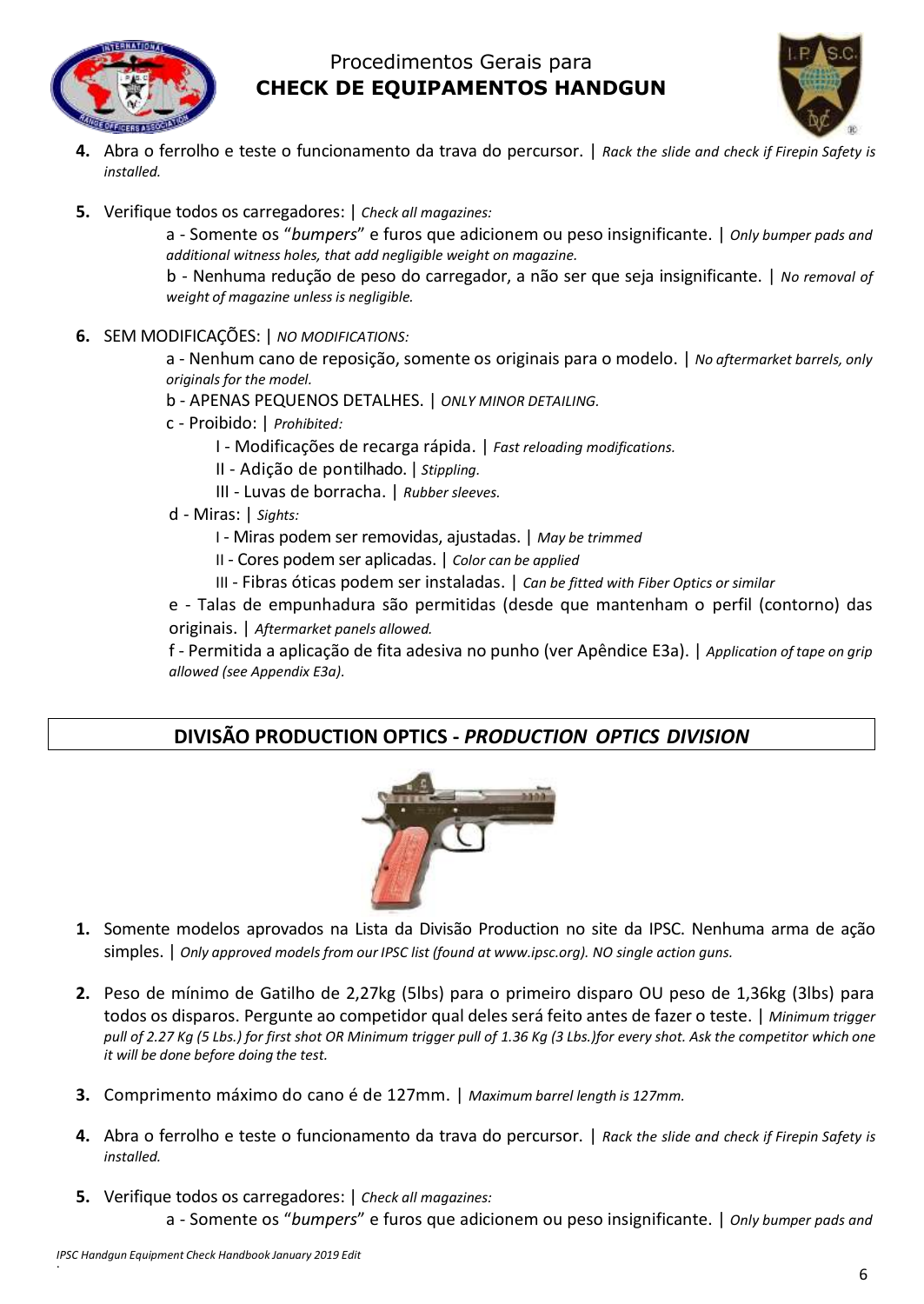



*additional witness holes, that add negligible weight on magazine.*

b - Nenhuma redução de peso do carregador, a não ser que seja insignificante. | *No removal of weight of magazine unless is negligible.*

**6.** SEM MODIFICAÇÕES: | *NO MODIFICATIONS:*

a - Nenhum cano de reposição, somente os originais para o modelo. | *No aftermarket barrels, only originals for the model.*

- b APENAS PEQUENOS DETALHES. | *ONLY MINOR DETAILING.*
- c Proibido: | *Prohibited:*
	- I Modificações de recarga rápida. | *Fast reloading modifications.*
	- II Adição de pontilhado. | *Stippling.*
	- III Luvas de borracha. | *Rubber sleeves.*
- d Miras: | *Sights:*
	- I Cores podem ser aplicadas. | *Color can be Applied.*
	- II Miras óticas ou eletrônicas são obrigatórias.

e - Talas de empunhadura são permitidas (desde que mantenham o perfil (contorno) das originais. | *Aftermarket panels allowed.*

f - Permitida a aplicação de fita adesiva no punho (ver Apêndice E3a). | *Application of tape on grip allowed (see Appendix E3a).*

#### **DIVISÃO PRODUCTION OPTICS LIGHT - PRODUCTION OPTICS LIGHT DIVISION**



- **1.** Somente modelos aprovados na Lista da Divisão Production no site da IPSC. Nenhuma arma de ação simples. | *Only approved models from our IPSC list (found at www.ipsc.org). NO single action guns.*
- **2.** Peso de mínimo de Gatilho de 2,27kg (5lbs) para o primeiro disparo OU peso de 1,36kg (3lbs) para todos os disparos. Pergunte ao competidor qual deles será feito antes de fazer o teste. | *Minimum trigger pull of 2.27 Kg (5 Lbs.) for first shot OR Minimum trigger pull of 1.36 Kg (3 Lbs.)for every shot. Ask the competitor which one it will be done before doing the test.*
- **3.** Comprimento máximo do cano é de 127mm. | *Maximum barrel length is 127mm.*
- **4.** Abra o ferrolho e teste o funcionamento da trava do percursor. | *Rack the slide and check if Firepin Safety is installed.*
- **5.** Verifique todos os carregadores: | *Check all magazines:*

a - Somente os "*bumpers*" e furos que adicionem ou peso insignificante. | *Only bumper pads and additional witness holes, that add negligible weight on magazine.*

b - Nenhuma redução de peso do carregador, a não ser que seja insignificante. | *No removal of weight of magazine unless is negligible.*

**6.** SEM MODIFICAÇÕES: | *NO MODIFICATIONS:*

a - Nenhum cano de reposição, somente os originais para o modelo. | *No aftermarket barrels, only originals for the model.*